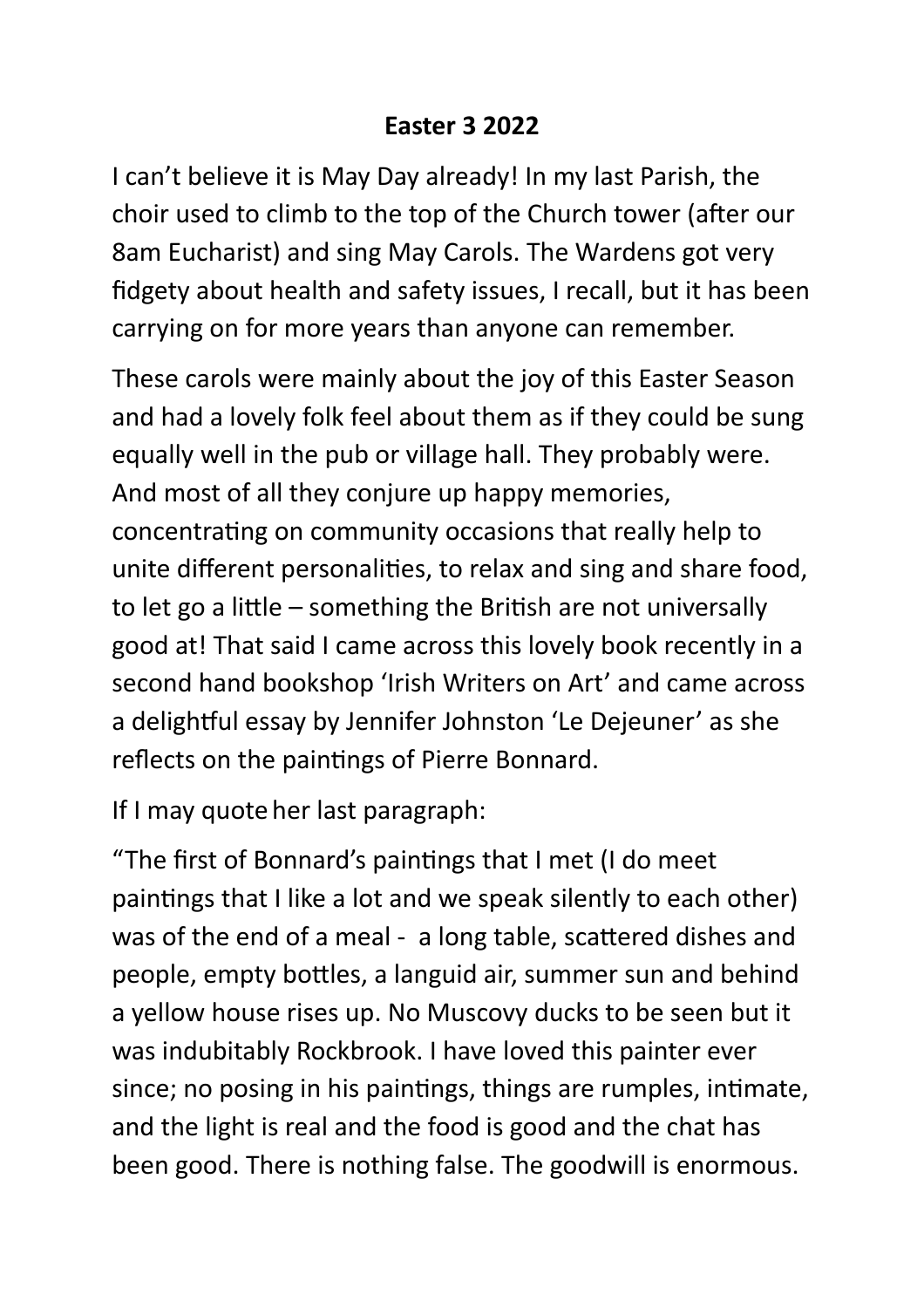Perhaps that is why I enjoy my conversations with Bonnard's paintings so much."

Let me show you just this one…

Now I mention all this, of course, because of today's most evocative and atmospheric setting of this unforgettable 'le petit dejeuner' – when the Risen Christ hosts breakfast for his disciples by the lakeside. Immediately, in that moment of recognition, their hearts and minds were taken back to the Upper Room before he died. But instead of the uncertainty and fears of that Last Supper, today's Gospel has that special 'eureka' moment when they know what Jesus is saying and doing. The writer paints a scene of familiarity – the fishing and the call to discipleship and, somehow, it all makes sense now: the taking, the giving and the serving. And the intimacy is there too of the kind you usually find around the family table – which is why the altar (the place of sacrifice and nourishment) is at the centre of our focus here in church or at least, should be.

As many of you know, I would like the priest who presides, to be closer to you and not further away because that's the normal and familiar way of sharing food and tasting God's love for each of us. The Risen Lord is in our midst and is glad for our closer company and fellowship.

But John doesn't just leave it there by saying how replete and full we are, or how satisfied we may feel. Like the best of family tables, after the meal, there is conversation, debate, and often disagreement or heartache. Simon is put to the test